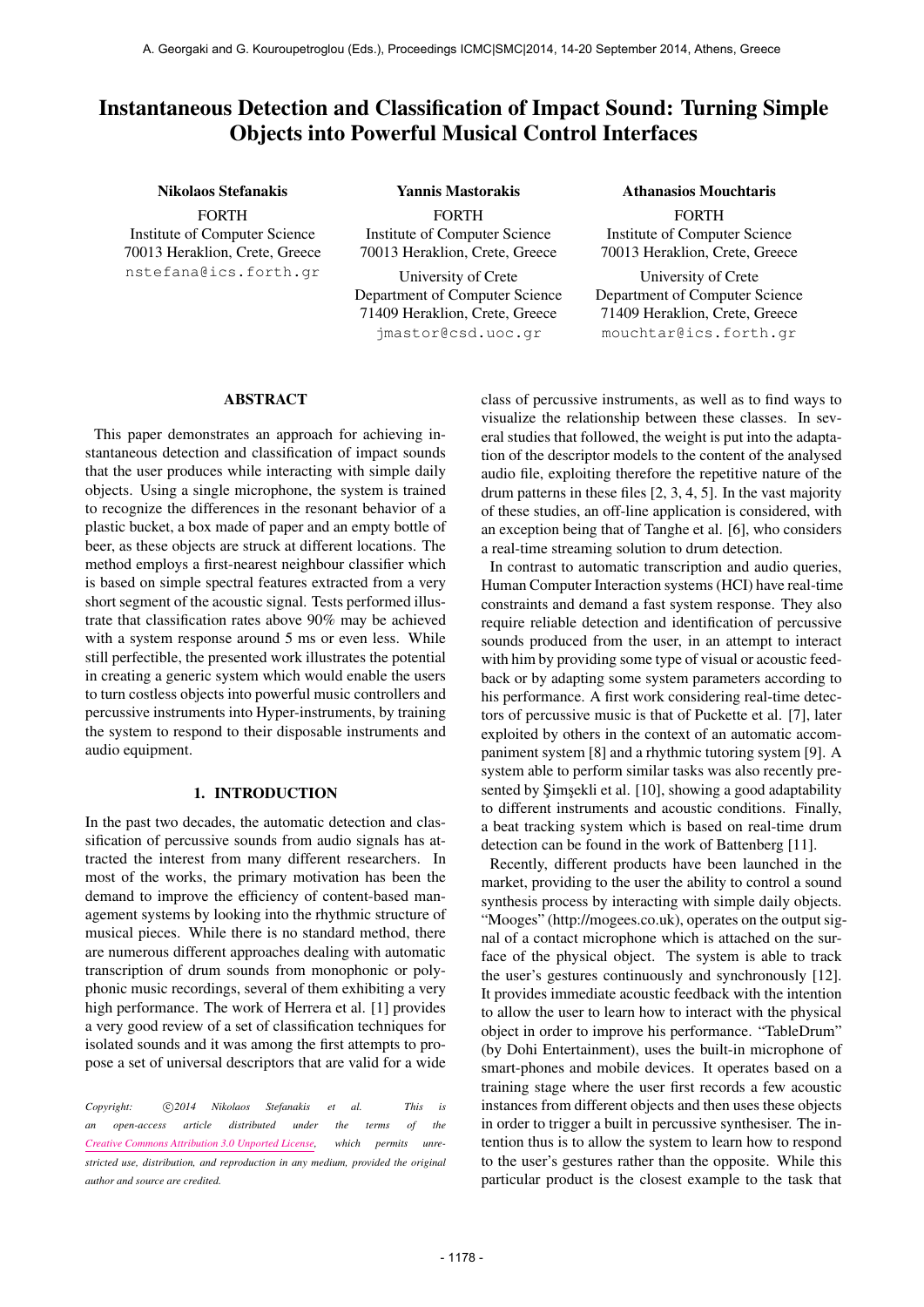we consider in this paper, we should state that we could not find any relevant bibliographic work and therefore, the methods that are exploited in this application are unknown to us.

In this paper, we use a single acoustic sensor (microphone) and we employ a low-cost onset detection and a nearest neighbor classification algorithm in order to simulate a real-time classification task. Similar to the case of "TableDrum", we employ a training phase for learning the variability within the different acoustic structures but we focus on the resonant behavior of a single acoustic object, as it is stroked at different *impact regions*. Results are provided for three simple objects of different material and size and the relation between classification accuracy and system latency is highlighted. The findings of this work are discussed under the perspective of applying the technique on real percussive instruments. This scenario is particularly interesting, as it would allow the possibility for the physical instrument to operate as a traditional percussion controller and more important, as it would enable the users to create an augmented sound to accompany the physical sound, turning thus their percussive instruments into Hyper-instruments.

#### 2. CHALLENGE

When seeing detection and classification of percussive sounds from the perspective of a real-time application, one expects an obvious trade-off between latency and classification accuracy. The less is the latency that one would like to have, the less the amount of information that can be extracted from the acoustic event before assigning a label. Ideally, the time delay between the acoustic onset and the action produced by the computer should be imperceptible. This demand poses an important restriction to the length of the *analysis frame* which can be used for classification, from now on symbolized as  $t_{fr}$ . For obvious reasons, the system response can not be faster than  $t_{fr}$ .

How much can we then shorten the analysis frame and how much do we expect the classification performance to degrade? This depends on the nature of the acoustic instruments or objects that are used as well as on the complexity of the rhythmic pattern that is performed. For example, hand-claps [13] and finger-snaps [14] are optimal in terms of a fast system response because they last only for a few milliseconds. On the other hand, other objects will have significantly longer acoustic tails and this might degrade the process for an obvious reason; the tail of the previous strike will mask the onset of the new strike and the extracted acoustic features will be contaminated with "noise". While we can think of several approaches for resolving this ambiguity (e.g. source separation), it is shown in this paper that this problem may in a large degree be avoided by the choice of the physical objects that are involved in the process. Interestingly, simple costless objects of our daily lives seem to be very convenient for such tasks and moreover, their acoustic structures are optimal for achieving an instantaneous system response.

### 3. METHODOLOGY

## 3.1 Onset detection

As in many other approaches, our method for onset detection relies on measures of spectral energy on short audio segments which are called *frames*. We form frames by windowing the signal with a short-length Hanning window moving on a continuous time-grid with hop-size  $h$ . At each frame, the short-time Fourier transform (STFT) is calculated and the frequency bins with index  $k$  corresponding to a specified spectral range  $k \in [k_{min}, k_{max}]$  are used for further processing. A relatively good method for percussive sounds which exploits such features is the so called "percussiveness" measure, proposed by Tan et al. [15]. This method relies on the ratio of the magnitude of each frequency bin between the current frame and the previous frame. We have observed that the method responds well for a wide range of dynamic levels but the peaks of the detection function appear on a noise-floor which is prominent for causing false detections. In order to avoid such false detections, we employ an additional measure, B, which is equal to the L1 norm of the vector consisting of the magnitude of the frequency bins of the STFT in the previously defined spectral range, at the current frame. We accept candidate frame centres as onset locations only when conditions  $A > A_{tr}$  and  $B > B_{tr}$  are valid, where A is the percussiveness measure and  $A_{tr}$ ,  $B_{tr}$  are empirically defined thresholds. To be noticed that measure  $B$  is not only useful for onset detection; it may be also exploited as a measure of the intensity of the strike, which may in turn be used as an expressive parameter for controlling the synthesizer at the rear end of the process.

In order to facilitate onset detection further, we admit two basic assumptions; first, we assume that there is only one acoustic event happening at each time instant and second, that there is a minimum amount of time between two successive onsets, which we call the Minimum Anticipation Time and we symbolize it with  $t_{ant}$ . The parameter  $t_{ant}$ may be used in order to disregard any detected onsets after a period of time less than  $t_{ant}$  following the last detected onset. This is helpful in order to avoid a "double onset" due to ambiguities in the sound in the neighbourhood of a strong attack. While this may result in missed detections in the case of two rapidly played strokes, it is not a problem in this monophonic case.

## 3.2 Classification approach

Let  $s[n] = s(nT)$  denote the discrete acoustic signal, sampled at a constant rate  $Fs = 1/T$ , which is input from the soundcard. The STFT of a percussive event which is detected at discrete time  $jh$  may be written as

$$
S_j[k] = \sum_{n=0}^{N-1} s[jh+n]e^{\frac{-2i\pi nk}{N}}, \ k = 0, 1, ..., N-1 \quad (1)
$$

where  $j$  is the frame index,  $h$  is the hop-size (used for onset detection) and  $N$  is the length of the signal that is used for the STFT.

The raw data from the STFT of known acoustic events is used in order to construct a dictionary for each class, and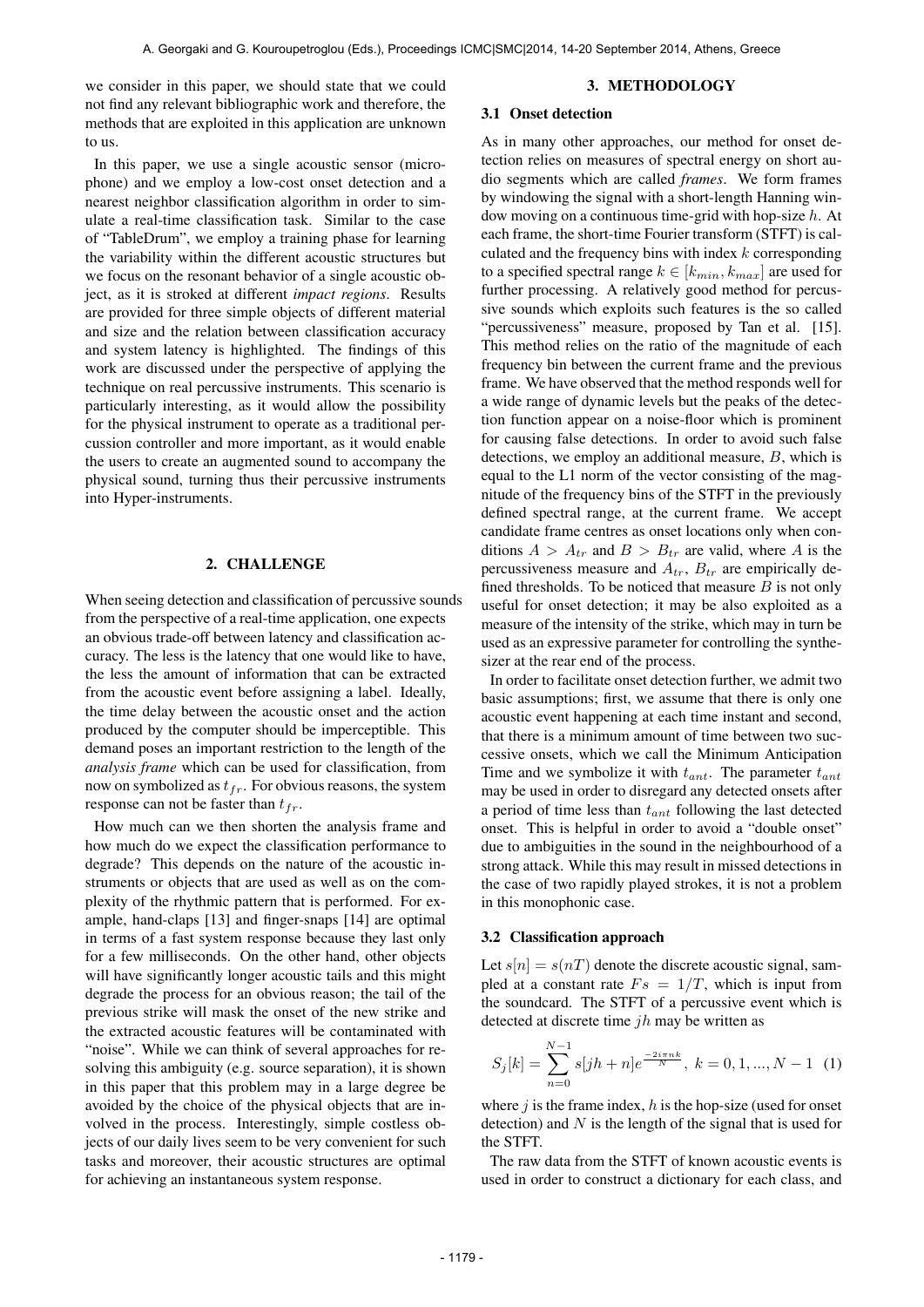these dictionaries are to be used in order to classify unknown events. Each element of the dictionary is built by considering only a small subset of continuous frequency bins of index k such that  $f_{min} \leq \frac{kFs}{N} \leq f_{max}$ , where  $f_{min}$  and  $f_{max}$  are minimum and maximum frequency limits which are the same for all classes. These frequency limits need not span the entire frequency range of the instrument; it is sufficient if they span all or some part of the frequency range of its most dominant acoustic modes. We may now denote the  $K \times 1$  *input vector* associated to an onset detected at time  $j$  as

$$
\mathbf{x}_j = [S_j[k_{min}], ..., S[k_{max}]]^T,
$$
\n(2)

where  $k_{min}$  and  $k_{max}$  are the smallest and largest index of the frequency bins that are taken into account. During the training process the input vector is normalized to have unity L2 norm and stored in the memory as the spectral *feature vector* representative of the *v*-th instance of the *i*th class

$$
\mathbf{a}_{i,v} = \frac{\mathbf{x}_j}{\|\mathbf{x}_j\|_2}.\tag{3}
$$

where  $\left\Vert \cdot\right\Vert_2$  denotes the L2 norm of a vector. We may now consider all  $V_i$  different instances available from the *i*-th class in order to construct the class-specific *feature dictionary*

$$
\mathbf{\Phi}_i^N = [\mathbf{a}_{i,1}, \mathbf{a}_{i,2}, ..., \mathbf{a}_{i,V_i}]^T, \tag{4}
$$

where  $N$  denotes the size of the STFT and therefore is representative of the length of each feature vector in the dictionary.

Observe that in the current process, the acoustic features are complex, including both magnitude and phase information. An alternative implementation would be to consider only the magnitude of the frequency response and to disregard the phase information. We will discriminate those two cases by referring to complex and real feature vectors and dictionaries respectively.

The procedure for constructing the input pattern of an unknown acoustic event occurring at frame index  $i$  is exactly similar. During the application phase, the input feature vector  $\hat{\mathbf{x}}_i$  (which is normalized to have L2 norm equal to 1) is compared with all different class instances in order to find the class with the maximum fit as

$$
I_j = argmax_{i,v} |\langle \mathbf{a}_{i,v}, \hat{\mathbf{x}}_j \rangle|, \tag{5}
$$

where  $\langle \mathbf{a}, \mathbf{b} \rangle = \mathbf{a}^H \mathbf{b}$  denotes the inner product between two vectors and  $I_j$  carries the index (and optionally the instance index) of the selected class. In other words, we use a first-nearest neighbour (1-NN) classifier with inner product as the similarity measure.

## 4. EVALUATION

## 4.1 Description of the objects

We aim at providing results for three different objects; an old cassette-case made of recycled paper, a plastic bucket (originally used as a garbage bin) and an empty bottle of beer. From now on, we will refer to these object as the *box*, the *bucket* and the *bottle* respectively. The bucket and the box are excited with the fingers of both hands of the player whereas the bottle is excited with the help of a thin metallic rod.

For the box we have defined four different impact regions, using three out of the five available surfaces. Regions 1 and 2 are shown in Figure 1(a) while subfigure (b) depicts regions 2, 3 and 4. The box is placed in front of the user as in subfigure (c). It comes then very natural to excite region 1 by using only the fingers of the right hand while region 4 is optimal for the fingers of the left hand. Regions 2 and 3 can be easily struck with fingers from either hand.



Figure 1. A box made of recycled paper. Impact regions 1 and 2 are shown in (a) while regions 2, 3 and 4 are shown in (b). The placement of the microphone with respect to the object and the general setting for playing the object is shown in (c).

For the bucket, four different impact regions are exploited, one on the vertical surface and three on the horizontal surface (see Figure  $2(a)$ ). The optimal location for the bucket is to place it upside-down in front of the user, as in subfigure (b). Again here, it comes natural to excite region 4 with the fingers of the left hand whereas for regions 1, 2 and 3 fingers from both hands may be used. For both the bucket and the paper-box, the different regions are excited by any of the index-finger or the middle-finger. The thumb, the ring-finger and the little-finger are not used for striking the object, but they are proved to be useful for supporting the object during performance (preventing it from unwanted displacements) and for stabilizing the positioning of the hands.

For the bottle we consider three different impact regions as shown in Figure  $3(a)$ . This setup exploits the smooth increment of the cross-section of the bottle along its main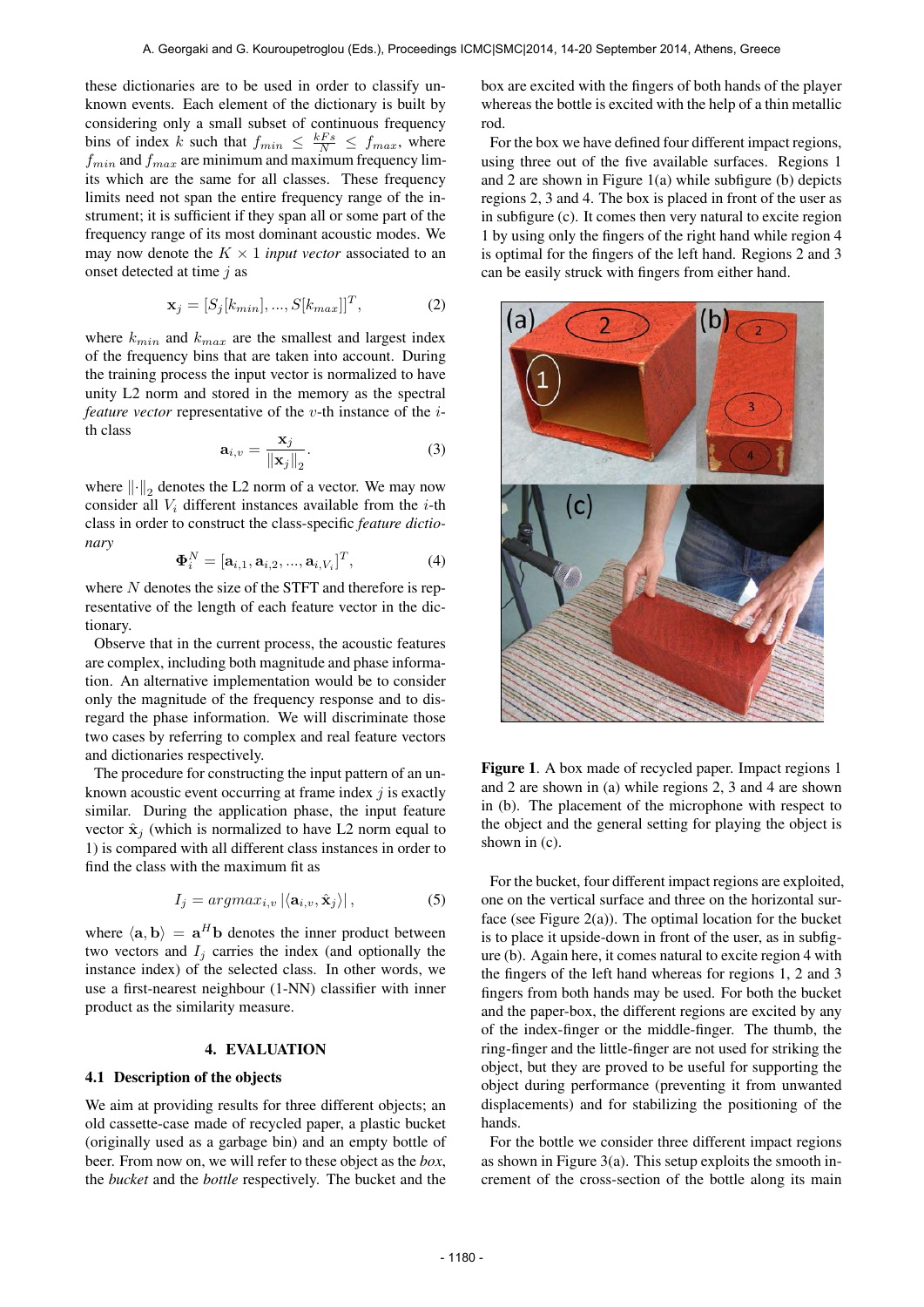

Figure 2. A bucket made of plastic. Impact regions 1, 2, 3 and 4 are shown in (a). The placement of the microphone and the general setting for playing the object is shown in (b).

axis. Two pieces of carton are used on either sides of the bottle in order to prevent unwanted displacements as shown in subfigure (b). In all cases, the objects are lying on a blanket which lies on the table. This was useful not only for stabilizing the objects but also for preventing the vibrations to be transmitted to the table.

## 4.2 Recording and training

Recordings took place in a relatively large room of the university (8 x 7 x 2.5 m). A cardioid dynamic microphone (Shure SM 58) plugged into an external USB sound card was used for acquiring the audio data during both the training and the testing phase. The sampling rate was set at 44100 but the audio data was downsampled at 22050 Hz for further processing.

The training data was automatically extracted from the corresponding audio files by using the onset detection algorithm; long audio files were segmented into multiple smaller files containing a single impact sound each. For each object and impact region, 35 to 50 instances were recorded. For the bucket and the box, strikes from both fingers and hands were recorded (when applicable) at each impact region. Also, for all objects and regions, we have tried to produce different intensity levels in order to cover a wide dynamic range.

In order to give an impression about the duration of the acoustic events involved in the classification task, we have plotted one representative waveform from each object in Figure 4. In general, we have observed that the acoustic energy drops below 40 dB within 0.2 s after the onset for all three objects.

## 4.3 Rhythmic patterns used for testing

In an attempt to decide upon the rhythmic patterns that would be used for testing the different objects, we focused on two important aspects; that all impact regions on each object should be excited a more or less equal number of times and that the testing sequences should include parts of non-trivial rhythmic complexity. Inspired by classical exercises for drummers, apart from a simple rhythmic pattern, the bucket and the box were excited with a series of



Figure 3. An empty bottle of beer. Impact regions 1, 2, 3 are shown in (a) together with the metallic rod that was used for hitting the object. The placement of the microphone and the general setting for playing the object is shown in (b).



Figure 4. From left to right, one instance of a strike on the box, the bucket and the bottle.

"drum-rolls" and "double-strikes". Especially in the case of the "double-strikes", the distance between successive onsets was close to 30 ms and there was an evident overlap between adjacent events. For the bottle, apart from a simple rhythmic pattern we played "double-stroke-rolls", a classic technique which exploits the natural rebound of the drum-stick (in our case a metallic rod) in order to perform a second strike which rapidly follows the first one. Successive onsets as close as 70 ms apart were produced this way.

During the recording of the test audio files for each object, the positions of the object and the microphone were kept the same as during the recording of the training files so that the acoustic conditions are the same. About 500 events were recorded for each object and the events were manually labelled.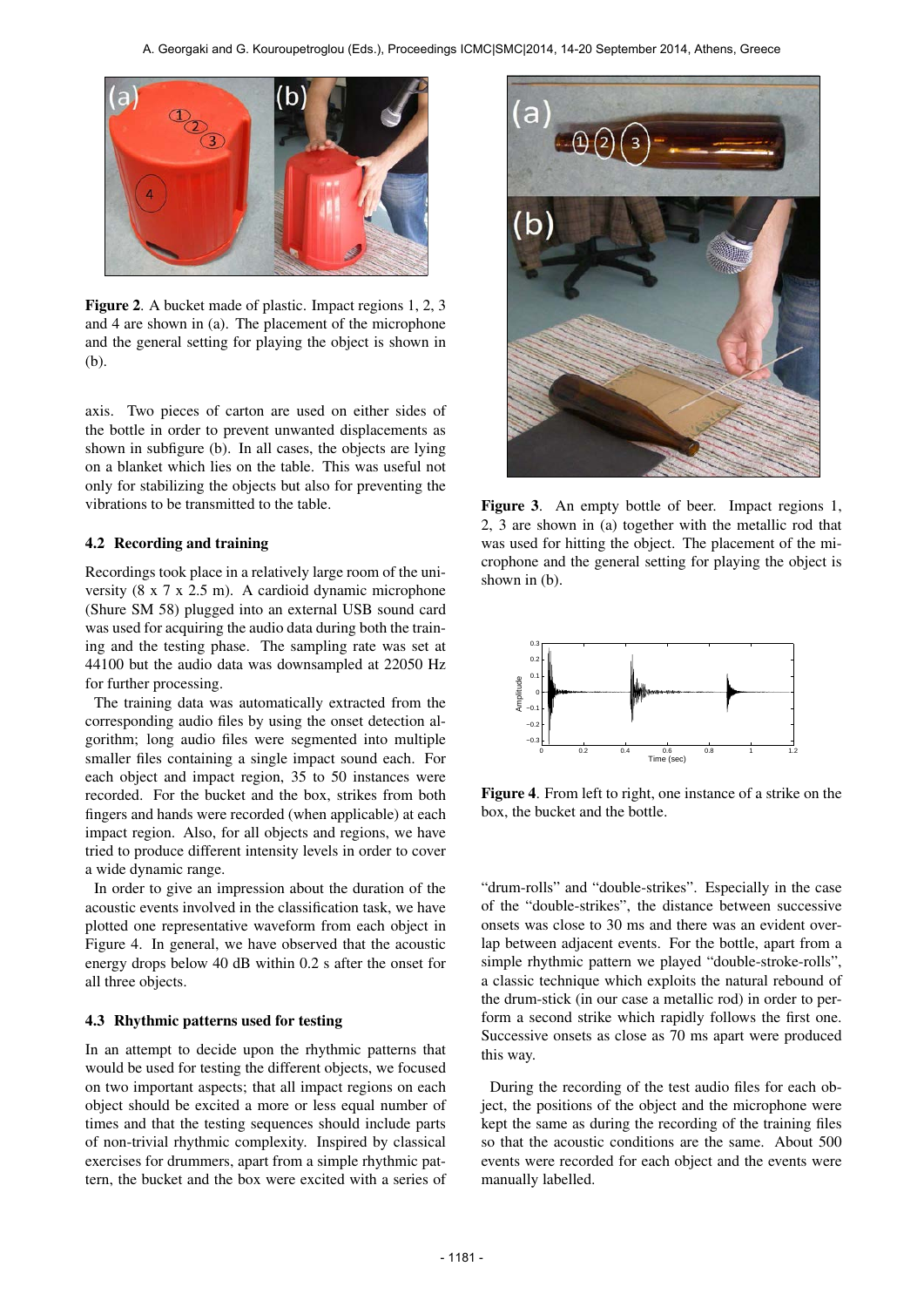## 4.4 Onset detection performance

It was observed that the detection performance was stable for a wide range of different detection parameters for all three objects. However, some of the parameters appeared to have a significant impact on the classification performance. It was observed for example that increment of the hop-size  $h$  led to a significant deterioration in the classification accuracy, especially for cases corresponding to small lengths of the analysis frame  $t_{fr}$ . This is not surprising, considering that increment of the hop-size quickly makes it comparable to the duration of the analysis frame  $t_{fr}$ . The uncertainty associated to the location of the onset causes the input feature vectors to be "misaligned" with respect to the training feature vectors. As a result, we may fail to observe a good fit and the event may be mistakenly assigned to the wrong class. Similar cases of misalignment may be observed when the threshold value  $A_{tr}$  or the length of the window that is used for onset detection is different during the training phase and the testing or the application phase. As a general rule, we propose small hop-sizes and that the detection parameters in the testing phase are exactly the same as the ones used in the training phase.

The final values of the parameters associated to onset detection, which were the same for all three objects, are the following; a Hanning window of 3 ms duration was used with a hop-size of 16 samples (0.73 ms at 22050 Hz). The spectral energy measures  $A$  and  $B$  defined in subsection 3.1 were calculated over the frequency range of 800 to 6000 Hz. Thresholds  $A_{tr}$  and  $B_{tr}$  were set at 13 and .033 while  $t_{ant}$  was set at 21 ms. The parameters for onset detection were exactly the same during both the training phase and the testing phase.

Overall, the onset detection algorithm was very accurate. Out of 1470 true percussive events, there was 1 missed onset and 9 false positives. In the current phase, we haven't taken any measures for treating false positives. They were simply disregarded during the calculation of the classification scores presented in the following section.

### 4.5 Classification performance

The frequency limits for the construction of the spectral feature vectors,  $f_{min}$  and  $f_{max}$  defined in section 3.2, were free parameters in the classification process. We do not have any sophisticated method to report for tuning these values, although they proved to be quite crucial for the overall performance. After a few trials, we decided to set these values to 0 and 1200 Hz for the box and the bucket and to 1000 and 5000 Hz for the bottle. Although the bottle had strong modal components above this frequency limit, we realized that there is no significant benefit by accounting for higher frequencies. To be noticed that, having kept a database with the original training instances, the spectral feature vectors corresponding to different STFT lengths and different frequency limits of  $f_{min}$  and  $f_{max}$  could be extracted immediately and classification scores were derived instantaneously for each combination of parameters.

Classification results are shown for lengths of the analysis frame of 3, 5, 7.5 and 21 ms in Table 1, assuming that a single object with a known identity is stroked at each time. The values outside and inside the parenthesis correspond to the case of complex and real feature vectors respectively. It can be seen that even with a 5 ms analysis frame, the classification performance is above 90% for all three objects. Observe that accounting for the phase of the STFT in the feature vectors brings a significant advantage in the case of the box and the bucket, especially at small values of  $t_{fr}$ . On the contrary, classification scores are a little better without phase information for the bottle.

| $t_{fr}$         | <b>Box</b>  | <b>Bucket</b> | <b>Bottle</b>             |
|------------------|-------------|---------------|---------------------------|
|                  | $0-1.2$ kHz | $0-1.2$ kHz   | $1-5$ kHz                 |
| $3 \text{ ms}$   | 90% (79%)   | $80\% (65\%)$ | 93% (93%)                 |
| $5 \text{ ms}$   | 99% (89%)   | 91% (86%)     | 93% (95%)                 |
| $7.5 \text{ ms}$ | 98% (96%)   | 93% (88%)     | 95% (97%)                 |
| $21 \text{ ms}$  | 98% (94%)   | 95% (94%)     | $\frac{95\%}{95\%}$ (99%) |

Table 1. Classification scores for each object in the singleobject scenario. Values outside and inside parenthesis correspond to complex and real feature vectors respectively

It should be noticed that the small size of the feature vectors in combination with the low complexity of the nearest neighbour search makes the process ideal for a real-time application. Implemented in Matlab on a 3.4 GHz processor, the average computation time required for classifying a single event varied between 0.14 to 0.2 ms for the case of a 3 and a 21 ms length of the analysis frame respectively. This indicates that  $t_{fr}$  is by far the most dominant factor determining the latency of the system, although an additional delay should be expected in accordance to the actual size of the audio buffer that would be used in the case of a real-time application.

We would also like to report results for the case of "multiple" objects, when the identity of the object that produced the event is not known and must be inferred from all 11 possible classes. In order to have a common basis for comparing among the three different objects, the feature vectors were here constructed as follows; we considered a wide frequency range from 0 to 5000 Hz for all three objects. The part of the feature vectors corresponding to frequencies from 0 to 1200 Hz was complex (magnitude and phase) while the remaining part was real (magnitude only). The test audio files and the onset detection parameters used were exactly the same as the ones used for the single object scenario. Classification scores are shown in Table 2.

| $t_{fr}$         | <b>Box</b> | <b>Bucket</b> | <b>Bottle</b> |
|------------------|------------|---------------|---------------|
|                  | $0-5$ kHz  | $0-5$ kHz     | $0-5$ kHz     |
| $3 \text{ ms}$   | 95%        | 84%           | 86%           |
| $5 \text{ ms}$   | 91%        | 91%           | 96%           |
| $7.5 \text{ ms}$ | 94%        | 93%           | 96%           |
| $21 \text{ ms}$  | 97%        | 95%           | $97\%$        |

Table 2. Classification scores for each object in the multiobject scenario.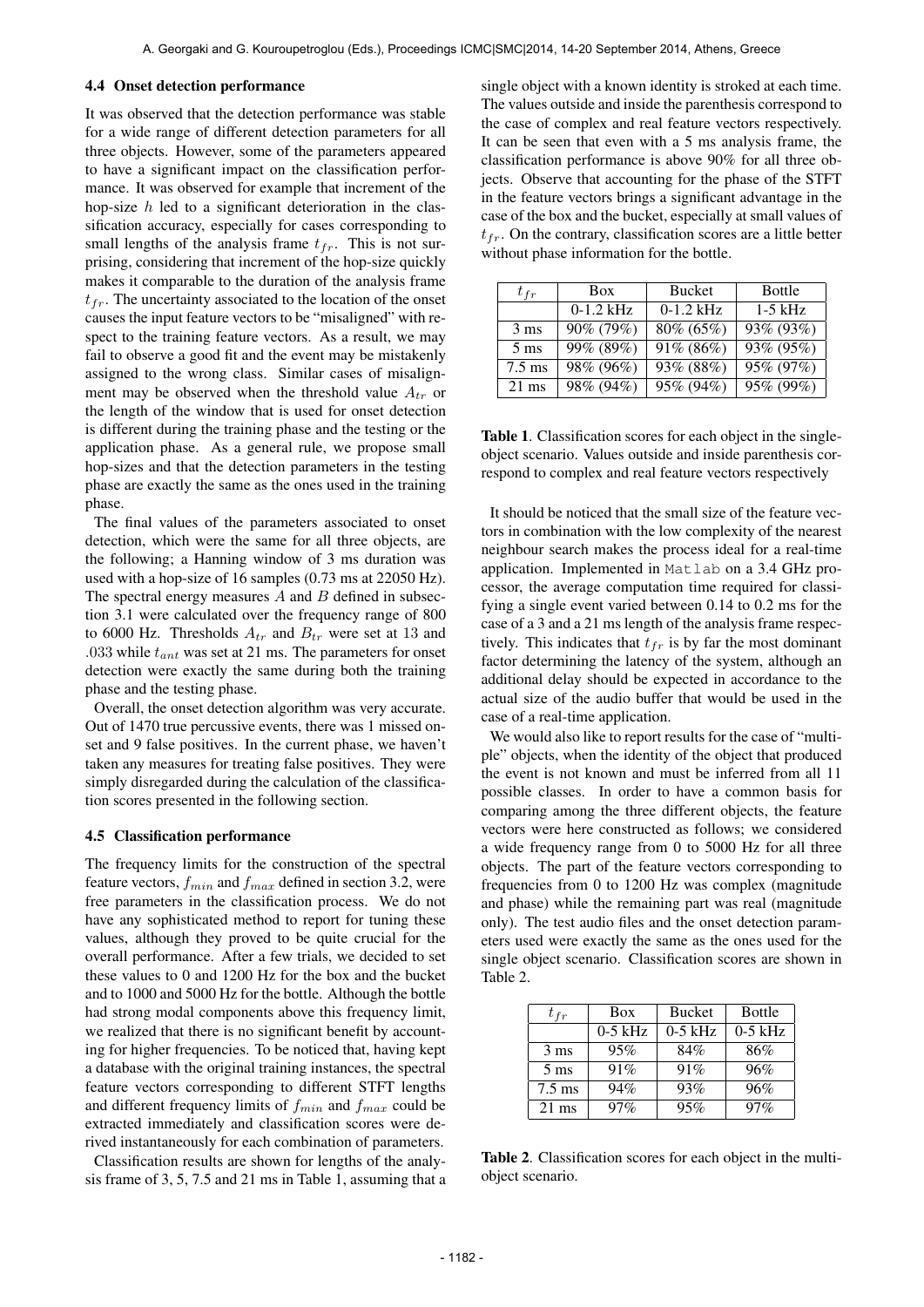In general, one would expect a deterioration in the classification scores but we see that for some cases the results are improved. Observe for example that the classification scores for 3 ms are better in the case of the box and the bucket in comparison to Table 1. This is a consequence of adding more high-frequency information into the feature vectors. It should be mentioned that none of the events originating from the bottle were miss-classified as belonging to the box or the bucket and vice-versa. This proves that the deterioration observed for the bottle at 3 ms (-7%) is the result of adding low frequency information into the feature vectors. Nevertheless, this gives a 1% advantage at the longer analysis frame-lengths.

In several cases, events originating from the box were mistakenly assigned to the bucket, although the opposite case was not so common. At 5 ms for example, 56 out of the 632 events recorded from the box were assigned to the bucket and this confusion was the main reason for the score dropping at 91% from 99%. At higher frame-lengths this confusion became much more rare.

As expected, the average computation time required for classifying a single event was increased in the multi-object scenario. In the current approach the nearest neighbour is searched within all instances of all 11 classes. Even in this exhaustive approach, we may report computation times of 0.25 and 0.35 ms for the case of a 3 and a 21 ms analysis frame-length respectively.

# 5. PERSPECTIVE

The ability to infer the identity of the region of impact on a simple object may be exploited in order to turn the object into an accurate control interface with application in a variety of HCI systems. In this paper, detection and classification are still implemented offline, but the presented approach may be easily extended towards a stand-alone real-time application. It is one of our highest priorities to implement this step and to build a platform for using the detection and classification decisions as the input stream for controlling a real-time percussive synthesizer, turning thus the whole system into a low-cost real-time percussion controller.

In many aspects, the method used in this work is rather naive and we feel that, with moderate effort, both the speed and the accuracy of the system can be improved. We are currently investigating the use of different types of features and distance measures as well as techniques for reducing the number of class instances in each dictionary. We also foresee an interesting perspective in unifying the onset detection and classification process, exploiting thus the available acoustic models for discriminating between false and true onsets. An additional topic of concern is the possibility to acquire knowledge on-the-fly, i.e. to allow the online adaptation of the dictionaries, by selectively adding new impact patterns as they occur during the application phase, or by updating the already existing ones.

An additional research priority is to examine how well the process behaves under less ideal conditions and equipment than those in the presented experiments. How much does the process degrade when using lower quality sensors and recording formats, such as those found in most mobile devices? Also, how robust is the application to changes in the position of the object or the microphone and how is this related to the type of the feature vectors, the classification method and the adaptation method which is used?

While the pure artistic value of the natural sounds of the three objects used in this experiment is relatively poor in comparison to real percussive instruments, they prove to be advantageous as control interfaces, mainly due to the rapid decay that characterizes them. On the other hand, there is in our opinion still little effort focused in the topic of instantaneous classification of real percussive instruments. As already said, it is our intuition that acoustic structures originating from real percussive instruments will be a more challenging case for instantaneous classification tasks, because of the longer acoustic tails involved as well as because of the existence of simultaneous events (i.e hi-hats and bass-drum hits occurring at the same time). However, there is a large amount of tools which may assist in this case; source separation may be used in order to separate an attack segment from the tail of the previous hit and sensor arrays providing spatial information may assist further in both discriminating and separating the acoustic signals according to their locations or directions of arrival. A natural consequence of the last ideas is to treat the classification task in terms of a Multiple-Input Multiple-Output (MIMO) problem, where information from multiple acoustic sensors is exploited in order to discriminate between multiple classes. This scenario is also particularly appealing to the classical multichannel setup which is used in pop and rock music for sound reinforcement and recording applications, where many microphones are distributed around the drumset. In this direction, the application may be seen as a non-invasive sensing solution for replacing classical drum triggers, whose installation is elaborate and which some times affect the acoustic behavior of the instrument.

Instantaneous detection and classification of percussive events is to our opinion a prerequisite towards a more fascinating and interdisciplinary research topic which considers the extension of the capabilities of classical percussive instruments and their transformation into *hyper-instruments*. Hyper-instruments is a concept developed by Tod Machover [16] in which real physical objects are fitted with electronic sensors as gestural acquisition devices. The gestures are transformed into control messages to a computer for producing a sound to accompany the real physical instrument or for performing some other predefined action. Examples of these ideas in the family of percussive instruments may be found in the works of Mann et al. [17] and Trail et al. [18]. They both illustrate a high-level gesture control interface, but their implementation relies on the use of special sensor devices (position sensors, cameras, radars etc.) which are usually not in the possession of common musicians. In this regard, the use of solely acoustic sensors as the gesture acquisition device carries the potential for reducing the cost of implementation and for achieving the vision of a *generic* solution, which would enable the users to train the system to respond to their already disposable instruments and audio equipment.